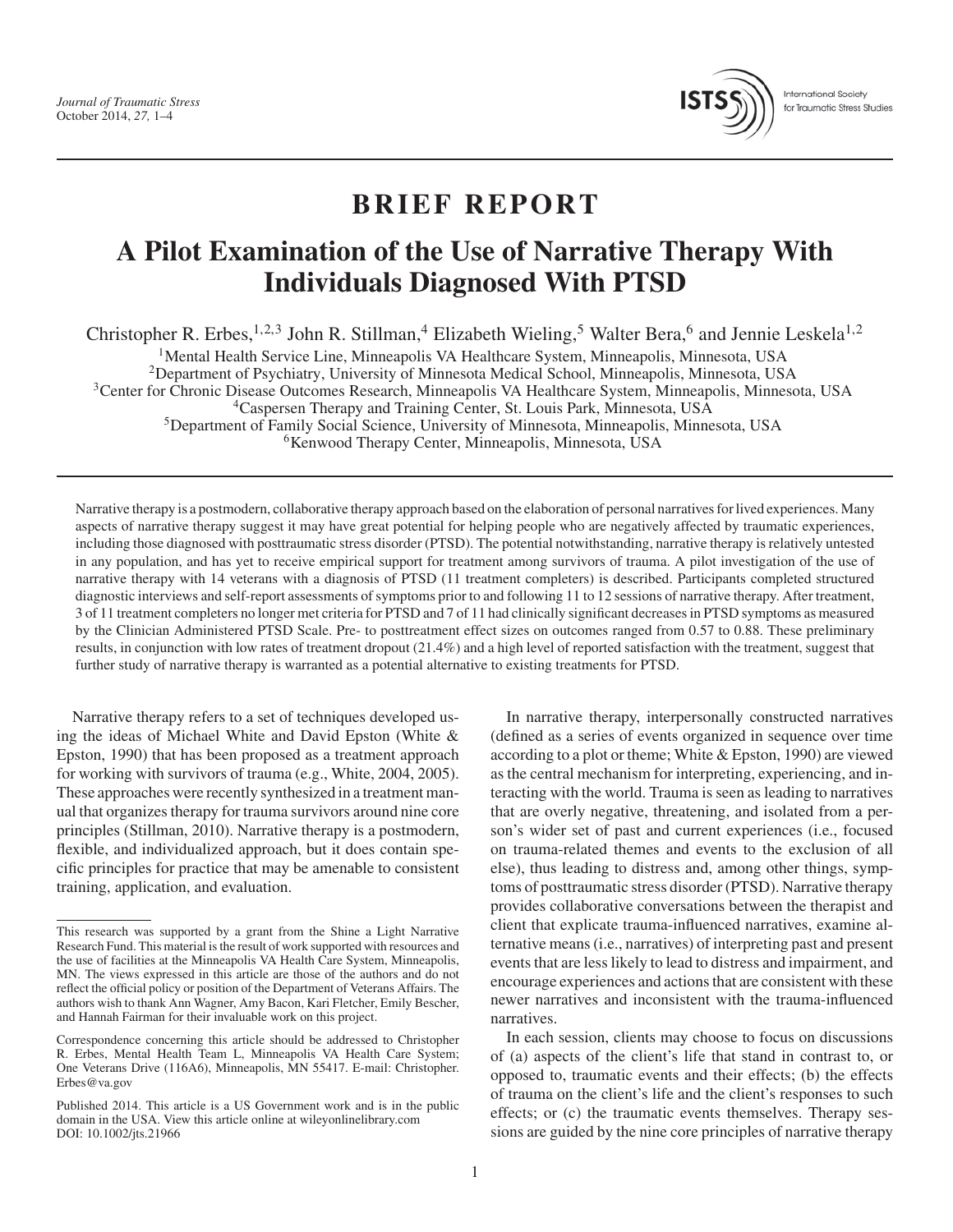(Stillman, 2010) which include (a) repositioning (identifying and developing events, people, and initiatives in a client's life that are outside of the effects of the trauma), (b) intentionality (examining and developing personal values, decisions, and initiatives), (c) identity proclamation (examining trauma and alternative narratives from an interpersonal context), (d) position of the interviewer (viewing the client as the expert in their own life and experiences, viewing the therapist as a collaborator but not leader or director), (e) personal agency (identifying and respecting explicit decisions made by the client in all contexts), (f) externalization (viewing problems as explicitly outside of the person confronted by them, as a means of enhancing agency, exploration, and action), (g) absent but implicit (examining contexts for decisions and judgments, such as reasons that events are judged as unacceptable or painful), (h) narrative metaphor (viewing all experience as interpreted through narrative, and examining such narratives throughout the conversation), and (i) deconstruction (critically examining the origins and influences of problem-dominated narratives from personal and cultural perspectives).

Current treatment approaches for PTSD have been shown to be very efficacious, but have not been found to be universally effective or acceptable (Bradley, Green, Russ, Dutra, & Westen, 2005). If narrative therapy can be shown to improve PTSD symptoms, it may offer a useful alternative to existing well-established trauma-focused interventions. In the present study, we conducted a pilot investigation of narrative therapy as a treatment for PTSD using a pre- and posttreatment design among a group of veterans seeking treatment for chronic PTSD in an outpatient hospital setting.

# **Method**

### **Participants and Procedure**

Participants were referred for a treatment study from the outpatient mental health service of a large Veterans Affairs Medical Center and were required to have a diagnosis of PTSD, be stable on any psychiatric medications for 3 months, and not have active psychosis or mania, high levels of risk for suicide or violence, or active substance dependence. Due to hospital rules regarding evidence-based treatments, all referrals had been offered, and refused, a course of either prolonged exposure or cognitive processing therapy prior to their referral to this study. Of 19 referrals, 4 did not pass chart review (based on recent medication change, elevated risk for suicide, or psychotic symptoms), 1 did not have PTSD based on structured clinical interview, and 14 met criteria for inclusion and were enrolled. Of the 14 participants, 3 were African American and the remaining 11 were Caucasian; 5 were married, 2 remarried, 5 divorced, and 2 single. Ten participants had served during the Vietnam era, 2 during the recent wars in Iraq or Afghanistan, and 2 during the Gulf war. Ages ranged from 23 to 66 years, with a mean age of 55.21 years  $(SD = 13.75)$ . On the Clinician Administered PTSD Scale (CAPS; Blake et al., 1995), all but one participant

reported combat trauma; two also reported trauma involving motor vehicle accidents, two reported childhood abuse, three reported assaults occurring outside of the military, and two reported natural disasters. Every participant reported at least one traumatic event occurring in the military. All participants provided informed consent as stipulated by the Minneapolis VA Healthcare System Institutional Review Board.

Four clinicians were recruited from mental health staff at the Minneapolis VA Medical Center Mental Health Service and included two doctoral-level licensed psychologists with 10 or more years of clinical experience each and two licensed independent social workers with 3 or more years of experience each. Therapists were trained by the second author (JS) over 6 days and biweekly supervision was provided. Treatment consisted of 12 sessions of narrative therapy of 1-hour duration over the course of approximately 3 months (one client chose to end treatment after 11 sessions due to life circumstances). Typically, sessions were weekly, but in one case sessions occurred on an average of every other week due to limitations in the client's schedule (in this case, treatment occurred over the course of 6 months). All sessions were videotaped and a random 10-minute segment of each session was coded using the Narrative Therapy Adherence Rating Scale (Stillman, 2010) by two master's-level raters who were trained by JS.

Independent evaluations were completed using the CAPS to establish eligibility and obtain indices of symptom severity before and after therapy by two master's-level project assistants who were trained in the instrument by the first author (CE). Efforts were made to schedule posttherapy evaluations within 4 weeks of termination of therapy, and evaluations took place between 6 and 57 days following the final session (all but two were completed within 21 days;  $Mdn = 16.5$ ). In addition to clinical interviews, participants completed self-report measures of functioning (PTSD Checklist-Military Version, Weathers, Litz, Herman, Huska, & Keane, 1993; Beck Depression Inventory-II, Beck, Steer, & Brown, 1996) pre- and posttreatment as well as the Client Evaluation of Services Scale (Nguyen, Attkisson, & Stegner, 1983) posttreatment.

#### **Measures**

The CAPS (Blake et al., 1995) was the primary outcome measure, and the means for establishing a PTSD diagnosis according to the *Diagnostic and Statistical Manual of Mental Disorders* (4th ed., *DSM-IV*; American Psychiatric Association, 1994) for inclusion in this study. The CAPS has established reliability and validity and provides both a diagnostic classification for PTSD (based on the 1 frequency/2 severity scoring rule) and a total severity score ranging from 0 to 136 based on a semistructured clinical interview. Interrater reliability, based on independent ratings of a random set of 8 of the total of 25 videotaped CAPS interviews in the study, was found to be high (intraclass correlation coefficient [*ICC*] = .98, .97 for frequency and intensity ratings, respectively).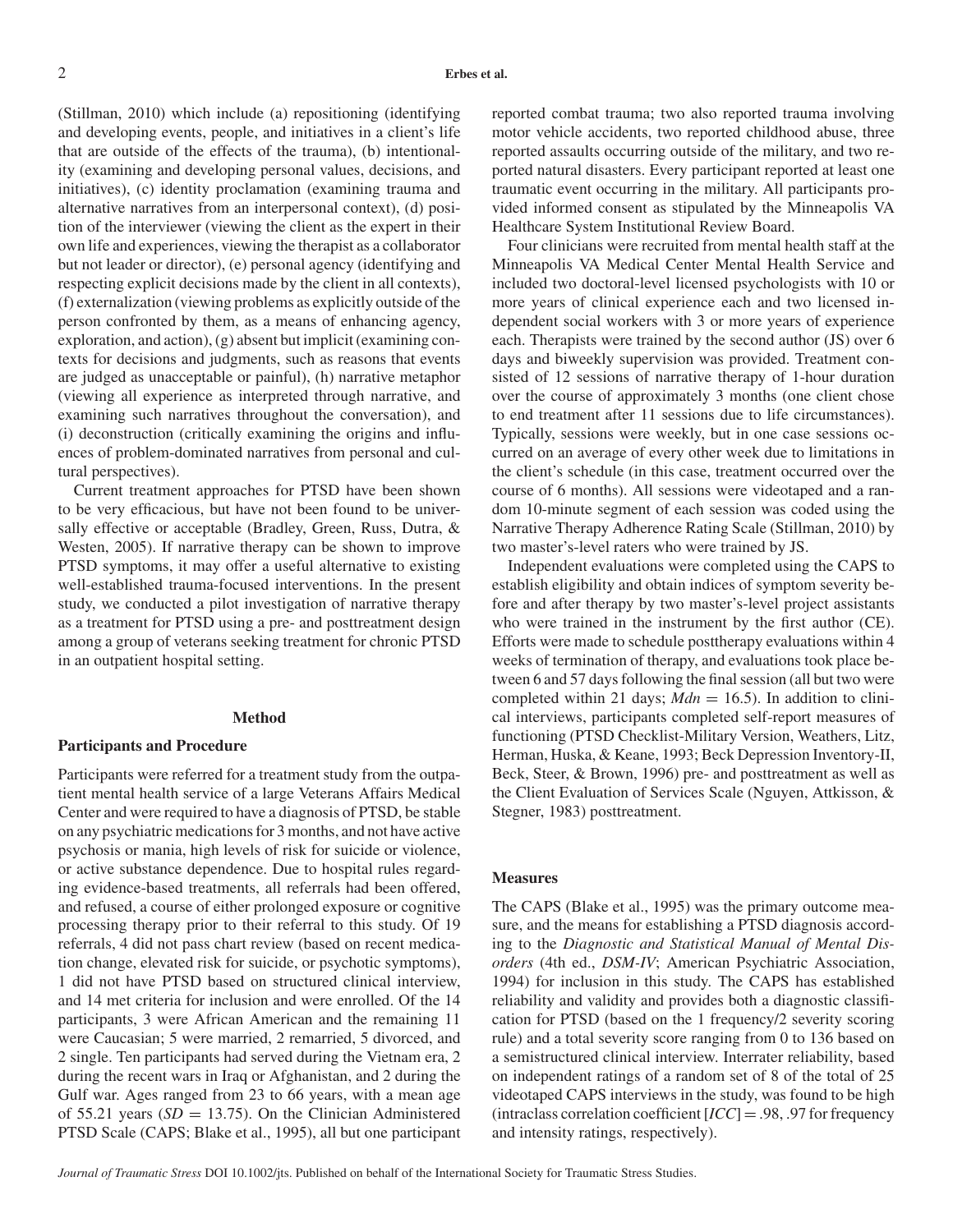The PTSD Checklist-Military Version (PCL-M; Weathers, Litz, Herman, Huska, & Keane, 1993) is a self-report measure of PTSD symptoms that provides a symptom severity score ranging from 17 to 85 based on ratings for each of the 17 symptoms of PTSD. Internal consistency for the measure was high in the study sample ( $\alpha = .89$ ).

The Beck Depression Inventory-II (BDI-II; Beck, Steer, & Brown, 1996) is a widely used self-report measure of depressive symptoms that provides a total score reflecting level of depression ranging from 0 to 63 (study sample  $\alpha = .93$ ).

The Client Evaluation of Services Scale (Nguyen, Attkisson, & Stegner, 1983) is a widely used measure of satisfaction with well-established reliability and validity data. It has eight items and scores range from 8 to 32 with higher scores indicating more satisfaction (study sample  $\alpha = .84$ ).

The Narrative Therapy Adherence Ratings Scale (Stillman, 2010), developed for this study, is an observer rating system for evaluating the presence of techniques that are consistent or inconsistent with narrative therapy. Coders observed 10 minute segments of each therapy session. For each segment, the presence of techniques consistent with each of the nine specific principles was rated on a scale of 0 = *not present* to 3 = *present throughout the segment*. The scale provides descriptions and sample techniques for each principle. Four summary categories were separately rated on the same 0–3 scale: Narrative Metaphor, Positioning (including Position of the Interviewer, Externalization, and Personal Agency), Subordinate Story Development (including Repositioning, Absent but Implicit, and Intentionality), and Deconstruction (including Identity Proclamation and Deconstruction). In addition, raters coded the presence of narrative therapy–inconsistent behavior, coded as the converse of each principle (descriptions and examples were again provided for each). For example, an overly directive stance on the part of the therapist would result in a higher score on Position of the Interviewer–inconsistent behaviors. Narrative therapy–inconsistent ratings were again made with a score of  $0 = not present$  to  $3 = present$  *throughout the segment*. As not all principles are relevant for every segment of a therapy session, it was expected that some principles would be rated higher than others, but that all would be present at least part of the time, and that narrative therapy– inconsistent behaviors would be very rare. The *ICC* for evaluating interrater reliability for the adherence scale, as assessed in a subset of 13 session ratings that were double-coded, was .69.

# **Data Analysis**

Therapist adherence was examined with mean values for the Narrative Therapy Adherence Rating Scale. Acceptability of therapy was examined with rates of treatment dropout and mean scores on the Client Evaluation of Services Scale. Pre- to posttherapy changes in PTSD and depressive symptoms were explored with within-group *t* tests, using Cohen's *d* as a measure of effect size.

# **Results**

Mean adherence ratings on the Narrative Therapy Adherence Rating Scale across sessions and clients were calculated for all four therapists. Ratings on the broad summary categories ranged from 2.31 to 3.00 for use of the Narrative Metaphor  $(M = 2.79, SD = 0.56)$ , 1.77 to 2.74 for Positioning  $(M = 2.25,$  $SD = 0.86$ , 0.69 to 1.27 for Subordinate Story Development  $(M = 1.15, SD = 0.67)$ , and 0.42 to 1.25 for Deconstruction  $(M = 1.03, SD = 0.80)$ . Ratings of principle–inconsistent interactions across all principles were low, and were at 0 for all principles except Position of the Interviewer  $(M = 0.11, SD =$ 0.37) and Personal Agency ( $M = 0.01$ ,  $SD = 0.10$ ).

Acceptability of the therapy was assessed through examination of retention in the treatment and responses to questionnaires assessing treatment satisfaction. Rates of dropout were low (three cases of 14 who initiated care) and at 21.4% were comparable to those seen in other treatment studies for PTSD (Imel, Laska, Jakupcak, & Simpson, 2013). Scores on the Client Evaluation of Services Scale, measuring therapy satisfaction, ranged from 23 to 32 with a mean score of  $26.82$  (*SD* = 2.93). This value compares favorably to values reported in large outpatient treatment samples (e.g., Loh et al., 2007; Nguyen et al., 1983).

There was a statistically significant mean reduction in total CAPS symptom severity scores from a pretreatment mean of 76.27 to a posttreatment mean of 57.82. This change of 18.45 represents a 24.2% reduction in mean symptoms,  $t(10) = 3.43$ ,  $p = 0.006$ ,  $d = 0.88$ , representing a large effect size. Prior studies (e.g., Schnurr et al., 2003) have established that a drop of 10–12 points is a clinically significant reduction of symptoms on the CAPS. Based on this criterion, seven of 11 treatment completers (three of whom no longer met criteria for PTSD) exhibited a clinically significant drop in PTSD symptoms. There were also statistically significant reductions in PCL scores, from 69.64  $(SD = 9.86)$  to 63.11  $(SD = 12.38)$   $M_{\Delta} = 6.53$ ,  $t(10) = 2.58$ ,  $p = .027$ ,  $d = 0.58$ , a medium size effect and 9.4% overall reduction. There was also reduction in BDI-II scores, from  $36.09$  (*SD* = 13.49) to 27.50 (*SD* = 12.42)  $M_{\Delta}$  =8.59, *t*(10) = 4.27,  $p = .002$ ,  $d = 0.66$ , a medium size effect and 23.8% overall reduction.

### **Discussion**

Narrative therapy is a therapeutic approach that appears to have potential as a brief treatment for those confronted by the negative effects of trauma. Narrative therapy is flexible, clientcentered, active, and dedicated to developing those aspects of client's identities and lives that are separate from their past experiences and the problems that they currently face. This study is intended as a first step in empirically evaluating narrative therapy.

Results from this pilot study are promising, in that they demonstrate changes from before to after treatment on measures of PTSD symptoms that are clinically significant in seven